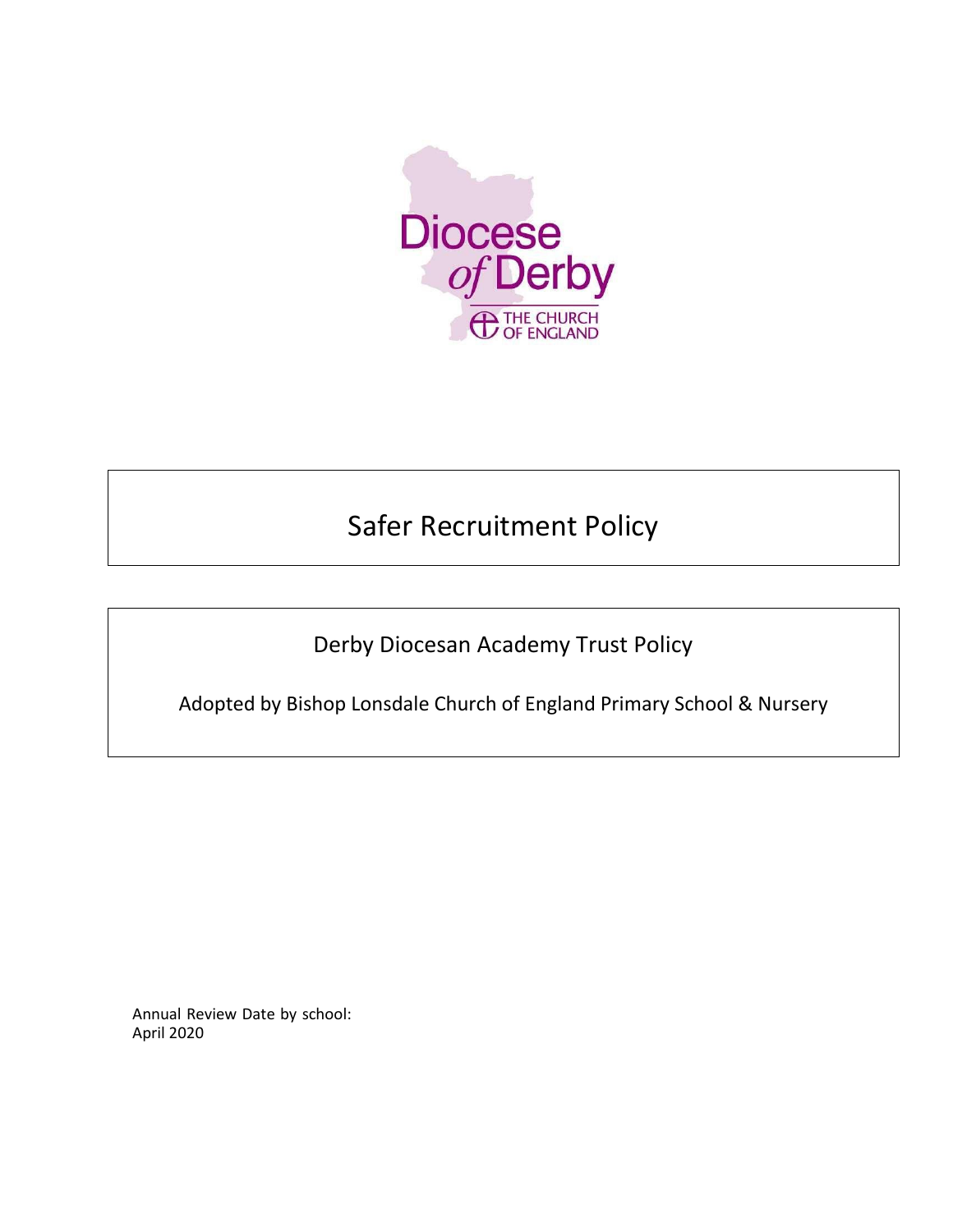

## **CONTENTS**

- 1.0 Introduction
- 2.0 Context
- 3.0 Safer Recruitment Training
- 4.0 Policy Statement
- 5.0 Interviews
- 6.0 Conditional Offer of Employment Pre-Employment Checks
- 7.0 Post Appointment Induction
- 8.0 Recruiting and Vetting Checks
- 9.0 The Single Central List
- 10.0 Supply Staff
- 11.0 Dealing with Allegations of Abuse Against Staff and Volunteers
- 12.0 References and Useful Website Links
- 13.0 Monitoring and Evaluation
- 14.0 Approval by Governing Body

Appendix 1: Recruitment Checklist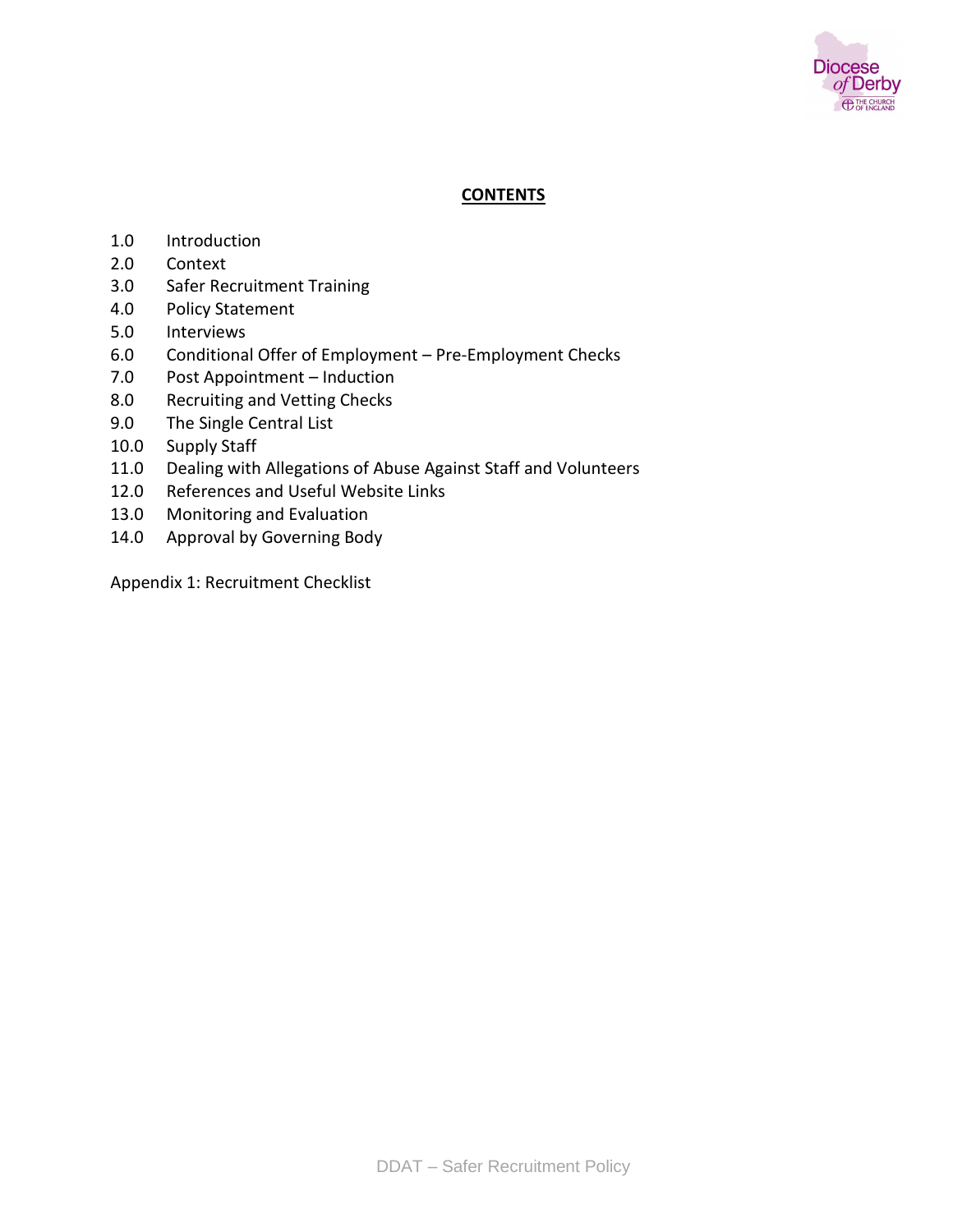

# **1.0 Introduction**

This document sets out the duties and responsibilities of all staff at Derby Diocesan Academy Trust (DDAT) schools in relation to recruiting and vetting staff, contractors or volunteers and for maintaining a safe learning environment, including the process for dealing with allegations of abuse against staff or visitors. We will comply with Safer Recruitment best practice, some of which is underpinned by legislation including the Safeguarding Vulnerable Groups Act 2006 and the Education Act 2002 s157. We have a duty to ensure that all supply agencies and many contractors supplying services to the school also use Safer Recruitment techniques.

# **2.0 Context**

Experience shows the importance of organisations that provide services to children operating recruitment and selection procedures and other human resources (HR) management processes that help deter, reject, or identify people who might abuse children, or are otherwise unsuited to work with them. Making safeguarding and promoting the welfare of children an integral factor in HR management is an essential part of creating safe environments for children and young people.

The measures described in this policy will be applied in relation to everyone who works at DDAT schools including those who may not have direct contact with children as a result of their job, but nevertheless will be seen as safe and trustworthy because of their regular presence in the setting. This includes workers not on the payroll, e.g. staff employed by contractors, and unpaid volunteers. This policy is not a comprehensive guide to recruitment and selection or employment issues. It does not cover all the issues relevant to that subject. It is not a substitute for training in those areas, or in interviewing and assessment techniques. Staff who recruit and select staff and volunteers will need appropriate training as well as support and advice from the Trust HR team to ensure their practice satisfies the requirements of employment law.

# **3.0 Safer Recruitment Training**

Safeguarding Children and Safer Recruitment in Education (DfES 2007) requires that the Headteacher and at least one governor must have completed approved online Safer Recruitment training through the NSPCC.

From January 2010 it is anticipated that every interview panel for a school-based post must include at least one member with the NSPCC certificate.

## **Elements of Safer Recruitment**

Safer practice in recruitment means thinking about and including issues to do with child protection and safeguarding and promoting the welfare of children at every stage of the process. It starts with the process of planning the recruitment exercise and, where the post is advertised, ensuring that the advertisement makes clear our commitment to safeguarding and promoting the welfare of children. It also requires a consistent and thorough process of obtaining, collating, analysing, and evaluating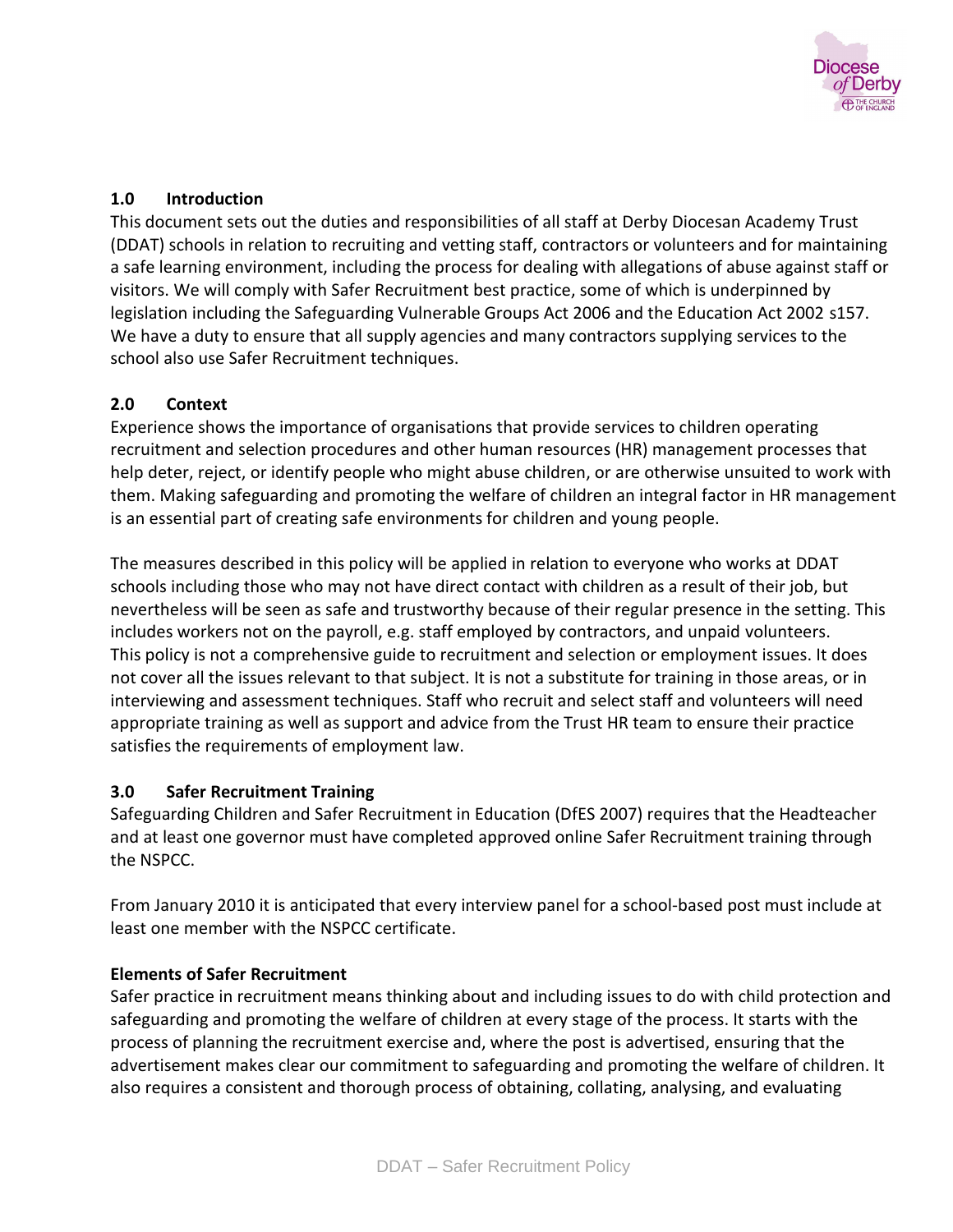

information from and about applicants. Main elements of the process include:

- ensuring the job description makes reference to the responsibility for safeguarding and promoting the welfare of children.
- ensuring that the person specification includes specific reference to suitability to work with children.
- obtaining and scrutinising comprehensive information from applicants, and taking up and satisfactorily resolving any discrepancies or anomalies.
- obtaining independent professional and character references that answer specific questions to help assess an applicant's suitability to work with children and following up any concerns.
- a face-to-face interview that explores the candidate's suitability to work with children as well as his or her suitability for the post.
- verifying the successful applicant's identity.
- verifying that the successful applicant has any academic or vocational qualifications claimed.
- checking his or her previous employment history and experience.
- verifying that s/he has the health and physical capacity for the job.
- the mandatory check of an Enhanced Disclosure via the DBS.

N.B. It is important not to rely solely on criminal record checks to screen out unsuitable applicants. Those checks are an essential safeguard, but they will only pick up those abusers who have been convicted, or have come to the attention of the police, or who have been listed.

The checklist at Appendix 1 provides a convenient way of signing off each stage of the process and can be filed as a permanent record at the end of the process. Completion of this checklist will fulfil the statutory requirement to maintain a record of the recruitment and vetting checks which have been undertaken as specified in this guidance.

## **4.0 Policy statement**

# **"This Trust is committed to safeguarding and promoting the wellbeing of children and young people and expects all staff and volunteers to share this commitment."**

The statement above should be included in:

- Publicity materials
- Recruitment websites
- Advertisements
- Candidate information packs
- Person specifications
- Job descriptions
- Competency frameworks
- Induction training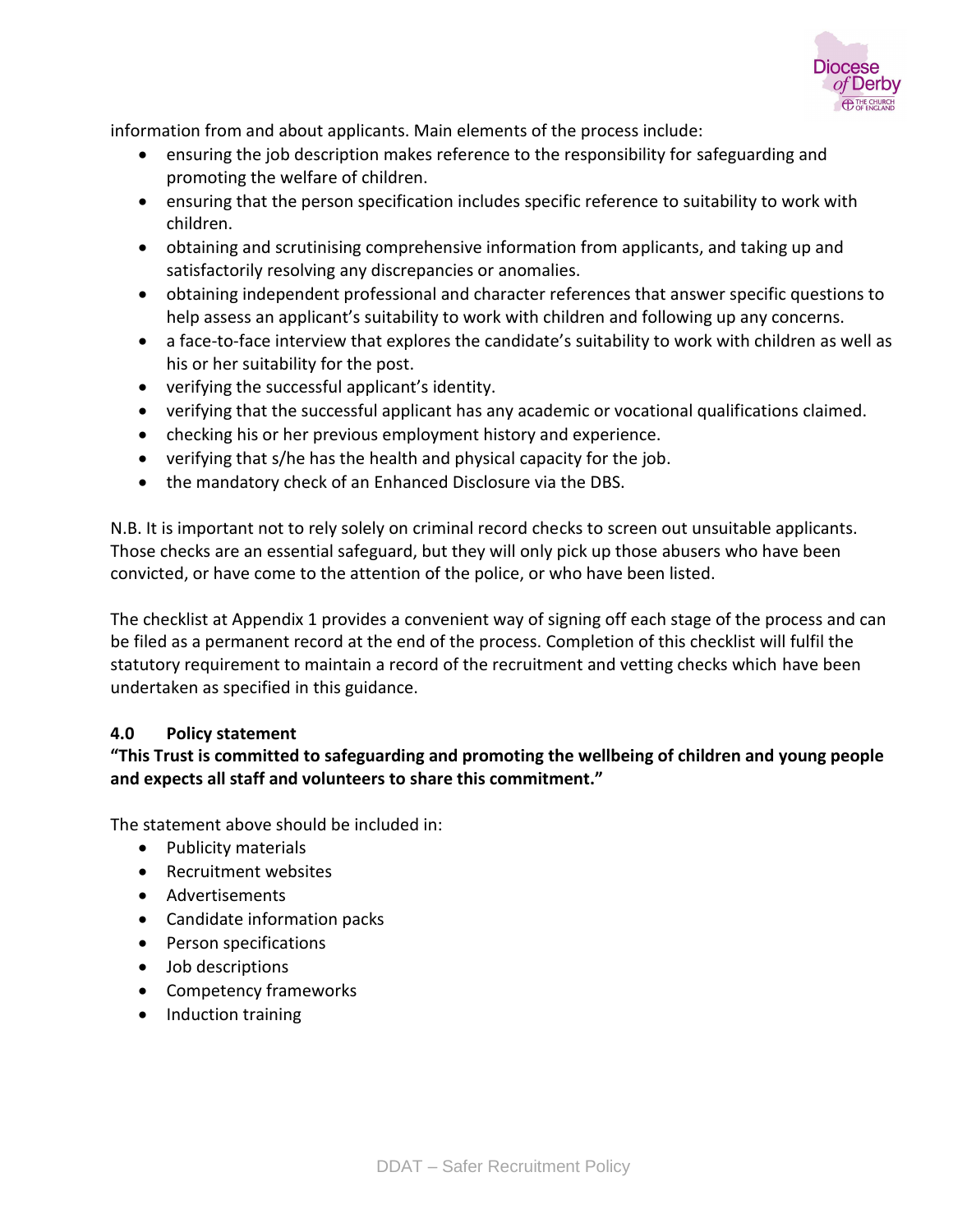

#### **5.0 Interviews**

DDAT schools will only progress individuals to interview if they have completed the school's application form – Curriculum Vitae's only will not be an acceptable form of application.

The selection process for people who will work at a DDAT School should always include a face-to-face interview even if there is only one candidate. At the interview, the identity of the successful candidate will be checked thoroughly to ensure the person is who he or she claims to be, and the successful candidate will be required to complete an application for a DBS Disclosure straight away.

Consequently all candidates should be instructed to bring with them documentary evidence of their identity that will satisfy DBS requirements.

#### **Involving Pupils and Students**

We are committed to involving pupils and students in the recruitment and selection process where appropriate. This may be by student panel, lesson observation or group activities, for example.

#### **6.0 Conditional offer of Employment – pre-employment checks**

An offer of appointment to the successful candidate should be conditional upon:

- the receipt of at least two satisfactory references (if those have not already been received see below).
- verification of the candidate's identity (if that could not be verified at interview).
- a satisfactory DBS Disclosure.
- verification of the candidate's medical fitness.
- verification of qualifications (if not verified at interview).
- verification of professional status where required e.g. GTC registration, QTS status (unless properly exempted), NPQH
- (for teaching posts) verification of successful completion of statutory induction period (applies to those who obtained QTS after 7 May 1999), and
- (for non teaching posts) satisfactory completion of the probationary period.

NB In any case where a reference has not been obtained on the preferred candidate before interview, the chair of the interview panel must ensure that it is received and scrutinised, and any concerns are resolved satisfactorily, before the person's appointment is confirmed.

All checks should be:

- confirmed in writing.
- documented and retained on the personnel file (subject to relevant advice).
- contained in the DBS Code of Practice and our own data protection arrangements), and
- followed up where they are unsatisfactory or there are discrepancies.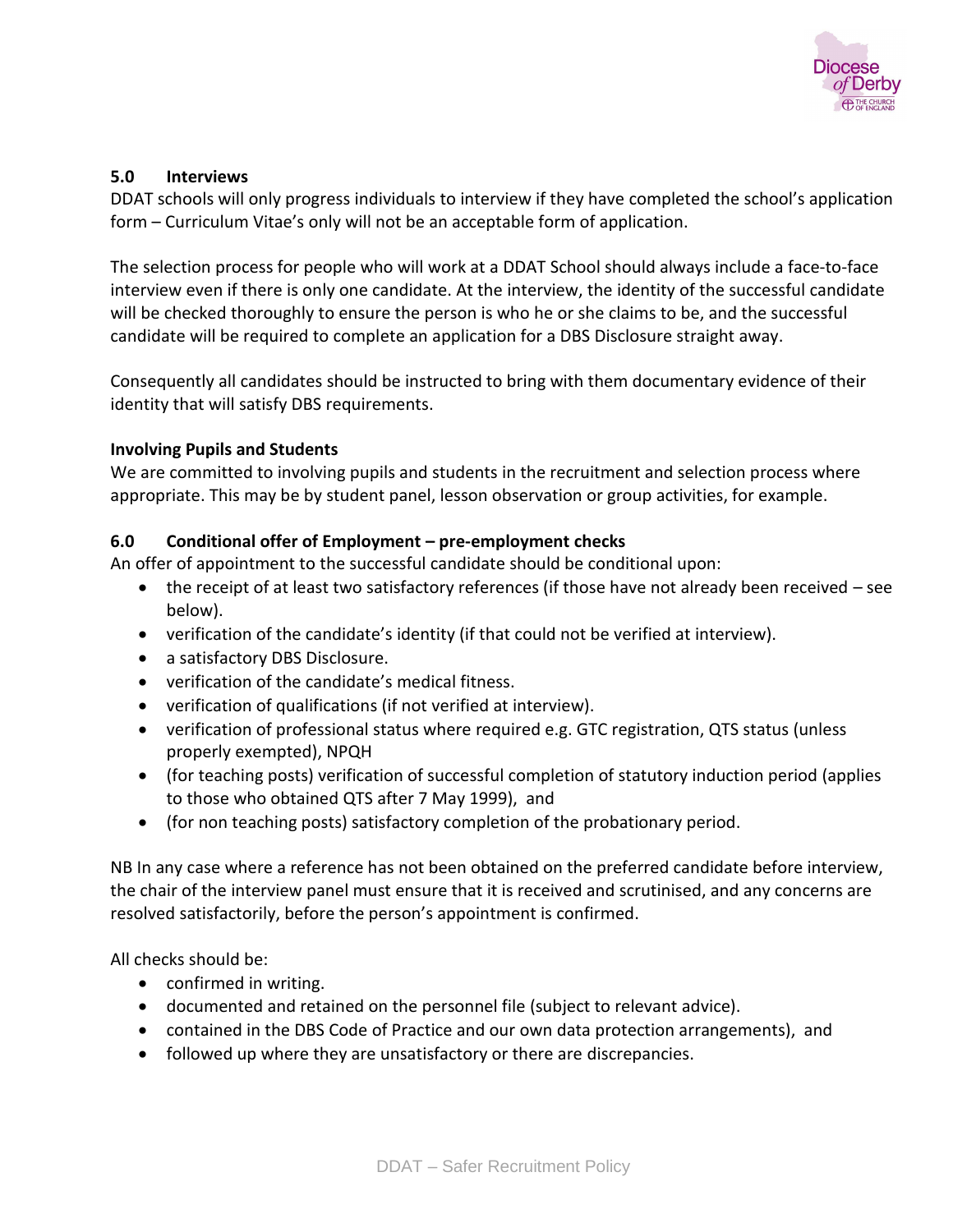

Additional due diligence checks may be carried out by the school including an online check for current and former names of candidates.

## **7.0 Post Appointment: Induction**

There will be an induction programme for all staff and volunteers newly appointed including teaching staff, regardless of previous experience. The purpose of induction is to:

- Provide training and information about our policies and procedures.
- Support individuals in a way that is appropriate for the role for which they have been engaged.
- Confirm the conduct expected of staff within the school.
- Provide opportunities for a new member of staff or volunteer to discuss any issues or concerns about their role or responsibilities.
- Enable the person's line manager or mentor to recognise any concerns or issues about the person's ability or suitability at the outset and address them immediately.

The induction programme will include information and written statements of:

- Policies and procedures in relation to safeguarding and promoting welfare e.g. child protection, anti-bullying, anti-racism, physical intervention or restraint, internet safety and local child protection and safeguarding procedures.
- Safe practice and the standards of conduct and behaviour expected of staff and pupils.
- How and with whom any concerns about those issues should be raised.
- Other relevant personnel procedures e.g. disciplinary, capability and whistleblowing.

## **8.0 Recruiting and Vetting checks**

See also:

- 'Safeguarding Children and Safer Recruitment in Education' (DfES 2007 chapter 5)
- Safeguarding Vulnerable Groups Act 2006

All staff appointments to DDAT schools will be subject to an enhanced disclosure from the Criminal Records Bureau (a DBS check) in line with current legislation. This requirement will also apply to all supply staff, volunteers visiting the school regularly - once a month or more, or for more than three days in one month – and some contractors (see 'Safeguarding Children and Safer Recruitment in Education' chapter 4.74 - 4.76).

We expect all staff to notify the Headteacher of any cautions or convictions accrued whilst in the employ of this school.

We will ensure that all adults – whether employees or volunteers – involved in overnight or residential activities have a current enhanced DBS.

## **9.0 The Single Central List**

We will also make all other recruitment checks as outlined earlier and will keep a single central list as described in DCSF guidance (see appendix 2). The single central list will include all employees, supply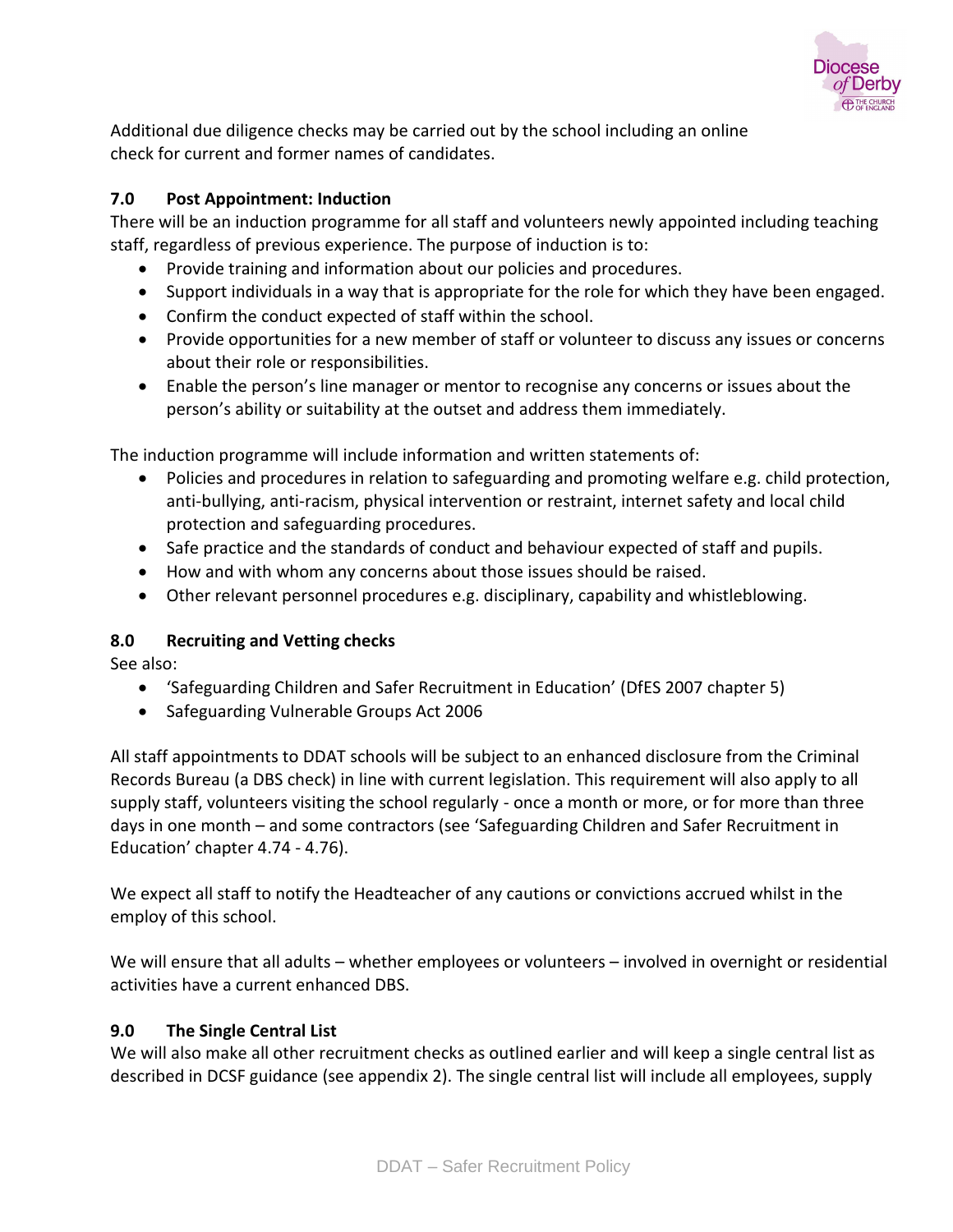

staff, relevant contractors and volunteers. The central record must indicate whether or not the following have been completed:

Identity checks;

- Qualification checks for any qualifications legally required for the job e.g. those posts where a person must have QTS, NPQH, etc. Additionally, for those applying for teaching posts, registration check with the GTC where appropriate;
- Checks of permission to work in the United Kingdom;
- DBS Enhanced Disclosure; and
- Further overseas criminal records checks where appropriate (see 'Safeguarding Children & Safer Recruitment in Education' (DfES 2007) paragraphs 4.65 to 4.71 for advice on staff who have lived or worked outside the United Kingdom).

## **10.0 Supply Staff**

DDAT schools will expect supply agencies to comply with 'Safer Recruitment' techniques and we will seek written confirmation from each agency to this effect. We will require the DBS disclosure reference for each agency worker in order that this can be recorded on the single central list. In addition, we will seek to verify the identity of each agency worker when they arrive on site and these checks will also be recorded.

## **11.0 Dealing with Allegations of Abuse Against Staff and Volunteers**

See also:

- 'Safeguarding Children and Safer Recruitment in Education' (DfES 2007 chapter 5)
- 'Working Together to Safeguard Children' (DfES 2006)
- Child Protection Policy

It is essential that any allegation of abuse made against a teacher or other member of staff or volunteer is dealt with fairly, quickly, and consistently, in a way that provides effective protection for the child, and at the same time supports the person who is the subject of the allegation.

This section outlines how we will manage concerns that might indicate that a person is unsuitable to continue to work with children in their present position, or in any capacity. It should be used in respect of all cases in which it is alleged that a teacher or member of staff (including a volunteer) in our school has:

- behaved in a way that has harmed a child, or may have harmed a child
- possibly committed a criminal offence against or related to a child or
- behaved towards a child or children in a way that indicates s/he is unsuitable to work with children

Any adult in school, if they receive an allegation against another member of staff / visitor, or if they themselves have concerns about the behaviour of another adult, must report their concern straight away, normally to the Headteacher. In cases where the Headteacher is the subject of the allegation or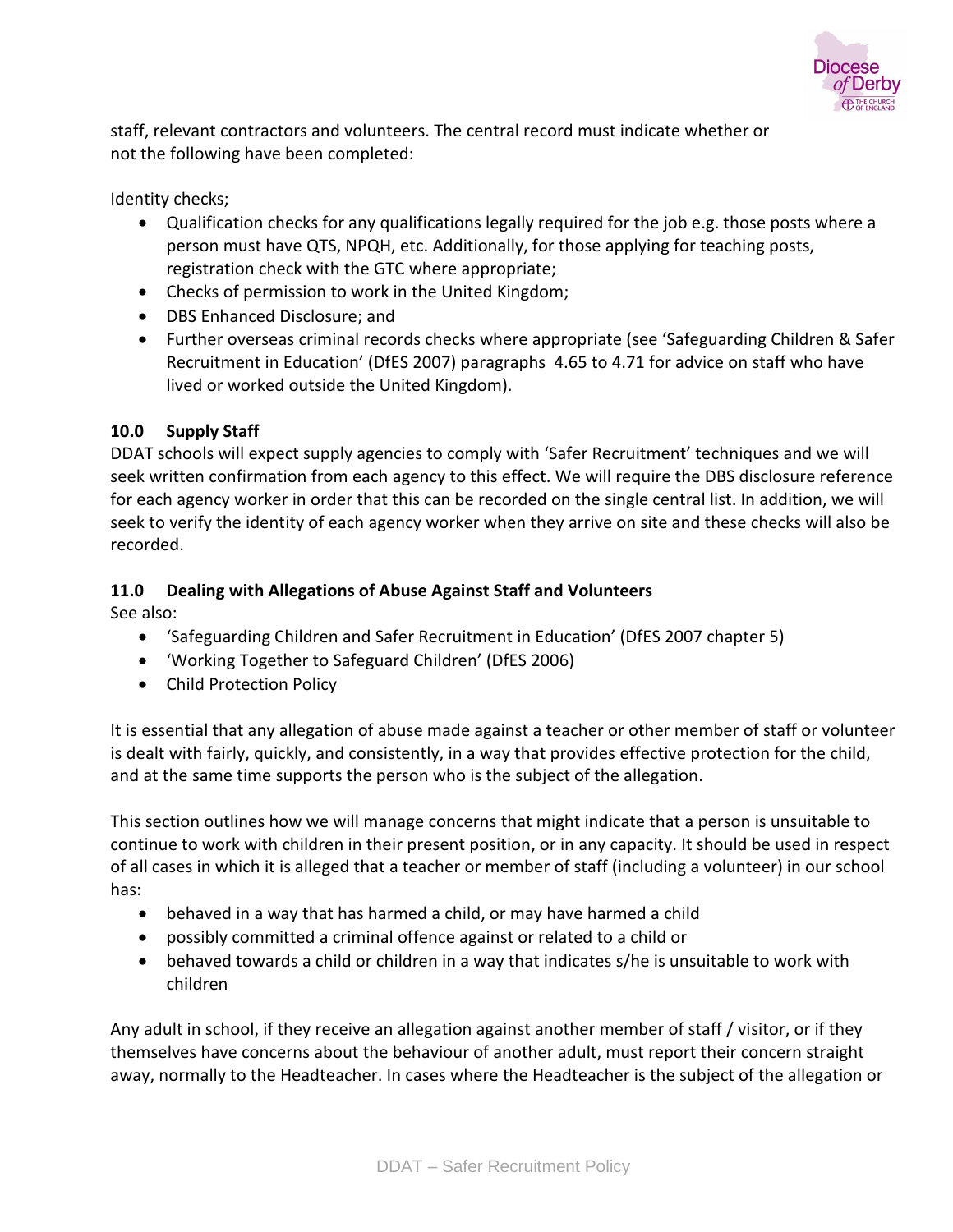

concern, this must be reported to the Chair of Governors. The Headteacher or, where relevant, the Chair of Governors, will immediately contact the school's HR adviser.

#### **Supporting those involved**

Parents or carers of a child or children involved should be told about the allegation as soon as possible if they do not already know of it (subject to agreement by the Local Authority Designated Officer [LADO]). They should also be kept informed about the progress of the case, and told the outcome where there is not a criminal prosecution, including the outcome of any disciplinary process. Please note that the deliberations of a disciplinary hearing, and the information taken into account in reaching a decision, cannot normally be disclosed, but the parents or carers of the child should be told the outcome.

We will also keep the person who is the subject of the allegations informed of the progress of the case and consider what other support is appropriate for the individual. If the person is suspended, we will also keep the individual informed about developments at school. If the person is a member of a union or professional association s/he should be advised to contact that body at the outset.

#### **Confidentiality**

Every effort should be made to maintain confidentiality and guard against unwanted publicity while an allegation is being investigated or considered.

#### **Resignations and Compromise Agreements**

The fact that a person tenders his or her resignation, or ceases to provide their services, must not prevent an allegation being followed up in accordance with these procedures. It is important that every effort is made to reach a conclusion in all cases of allegations bearing on the safety or welfare of children, including any in which the person concerned refuses to cooperate with the process. "Compromise agreements", by which a person agrees to resign and the school agrees not to pursue disciplinary action, and both parties agree a form of words to be used in any future reference, **must not** be used in these cases. In any event, such an agreement will not prevent a thorough police investigation where that is appropriate.

#### **Record Keeping**

It is important that a clear and comprehensive summary of any allegations made, details of how the allegation was followed up and resolved, and a note of any action taken and decisions reached, is kept on a person's confidential personnel file, and a copy provided to the person concerned. The record should be retained at least until the person has reached normal retirement age or for a period of 10 years from the date of the allegation if that is longer.

#### **Initial Considerations**

The procedures need to be applied with common sense and judgement. In rare cases allegations will be so serious as to require immediate intervention by children's social care and/or police. Others that meet the criteria may seem much less serious and on the face of it will not warrant consideration of a police investigation, or enquiries by children's social care. However, it is important to ensure that even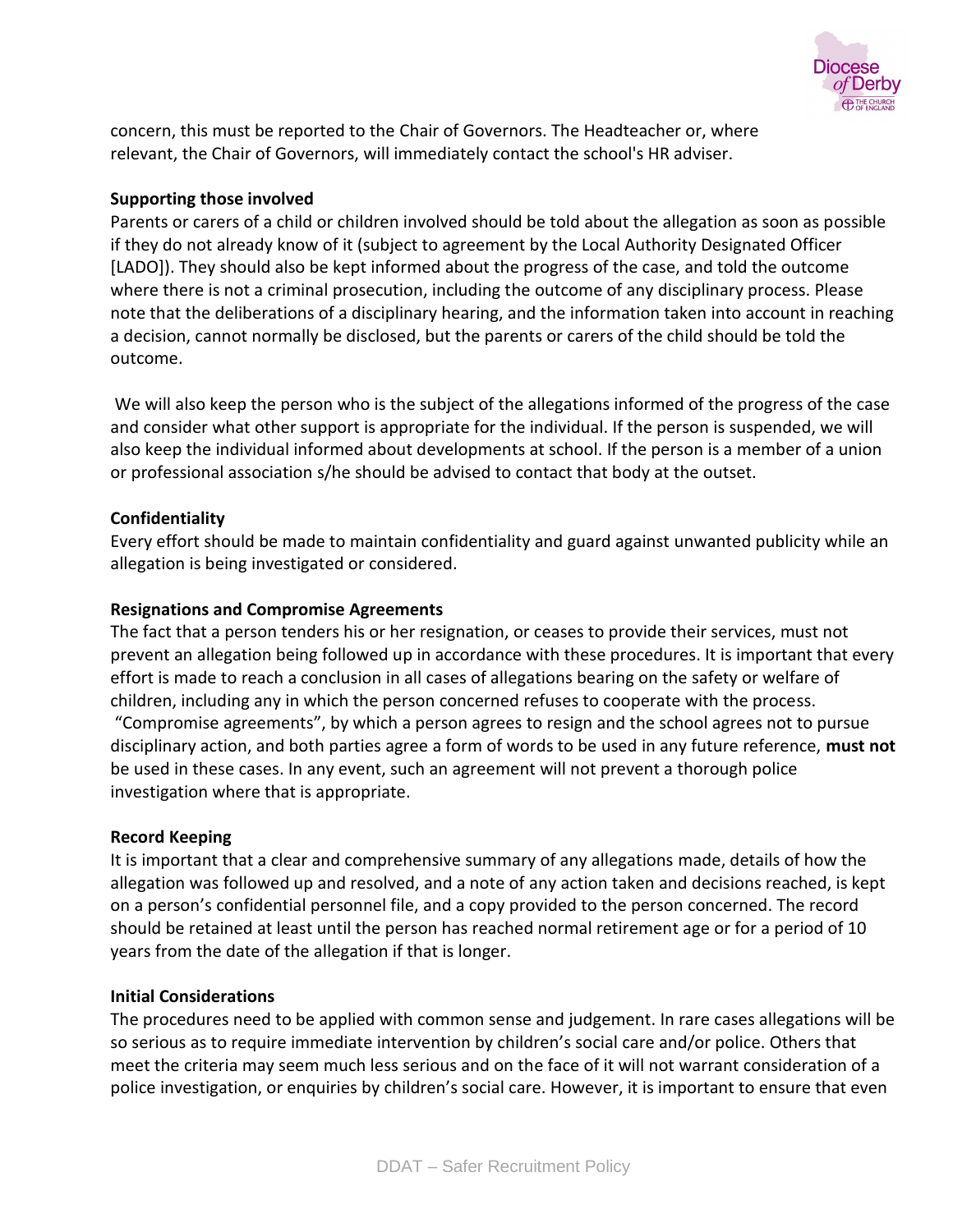

allegations that appear less serious are seen to be followed up and taken seriously, and that they are examined objectively by someone independent of the school. Consequently, via our HR adviser, the local authority designated officer (LADO) will be informed of all allegations that come to our attention and appear to meet the criteria above, so that s/he can consult police and social care colleagues as appropriate.

The Headteacher should inform the accused person about the allegation as soon as possible after consulting HR. However, where a strategy discussion is needed, or police or children's social care may need to be involved, the Head will not do that until those agencies have been consulted, and have agreed what information can be disclosed to the person.

#### **Suspension**

The possible risk of harm to children posed by an accused person needs to be effectively evaluated and managed – in respect of the child(ren) involved in the allegations, and any other children in the individual's home, work or community life. In some cases that will require the Head teacher to consider suspending the person until the case is resolved.

Suspension should be considered in any case where there is cause to suspect a child is at risk of significant harm, or the allegation warrants investigation by the police, or is so serious that it might be grounds for dismissal. However, a person must not be suspended automatically, or without careful thought. The power to suspend is vested in the head teacher or principal and the governing body of the school. However, where a strategy discussion or initial evaluation concludes that there should be enquiries by social care and/or an investigation by the police, this should inform the school's consideration of suspension.

#### **Investigations**

Where the initial consideration decides that the allegation does not involve a possible criminal offence it will be for the employer to deal with it. In such cases, if the nature of the allegation does not require formal disciplinary action, the Headteacher should institute appropriate action **within three working days**. If a disciplinary hearing is required and can be held without further investigation, the hearing should be held **within 15 working days**.

Where further investigation is required to inform consideration of disciplinary action the head teacher and the school's HR adviser should discuss who will undertake that with the local authority designated officer. In some circumstances it may be appropriate for the disciplinary investigation to be conducted by a person who is independent of the school. In any case the investigating officer should aim to provide a report to the employer **within 10 working days**.

On receipt of the report of the disciplinary investigation, the Headteacher and Chair of Governors should decide whether a disciplinary hearing is needed **within two working days**. If a hearing is needed it should be held **within 15 working days**.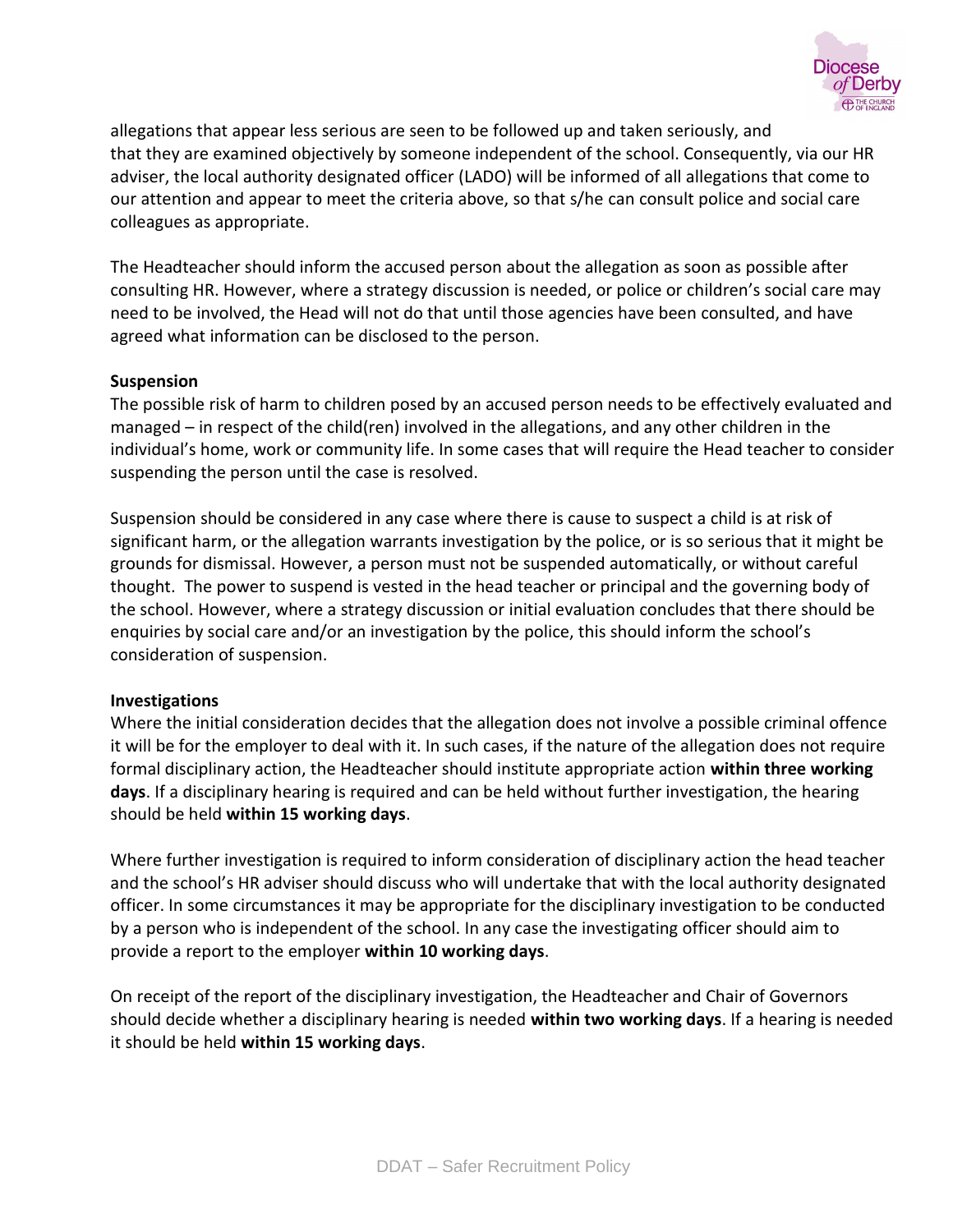

# **Action on Conclusion of a Case**

If the allegation is substantiated and the person is dismissed or the school ceases to use the person's services, or the person resigns or otherwise ceases to provide his or her services, we have a duty under the Safeguarding Vulnerable Groups Act 2006 to make a referral. The DDAT HR team will make this referral.

In cases where it is decided on the conclusion of the case that a person who has been suspended can return to work, we will consider how best to facilitate that. Most people will benefit from some help and support to return to work after a very stressful experience. Depending on the individual's circumstances, a phased return and/or the provision of a mentor to provide assistance and support in the short term may be appropriate. We will also consider how the person's contact with the child or children who made the allegation can best be managed.

# **Action in respect of False Allegations**

If an allegation is determined to be false, the LADO may refer the matter to children's social care to determine whether the child concerned is in need of services, or may have been abused by someone else. In the rare event that an allegation is shown to have been deliberately invented or malicious, the head teacher will consider whether any disciplinary action is appropriate against the pupil who made it, or the police may be asked to consider whether any action might be appropriate against the person responsible if s/he was not a pupil.

# **12.0 References and useful websites**

*Child Protection: Information & Procedures for Schools* (composite file) Education Leeds 2004 Every Child Matters Change for Children: http://www.everychildmatters.gov.uk/ General Teaching Council for England (GTC) www.gtce.org.uk *Physical and Mental Fitness to Teach of Teachers and Entrants to Initial Teacher Training*, DfEE – Circular 4/99 www.dfes.gov.uk/publications/guidanceonthelaw/6\_99/circa148.htm Quality Mark for supply agencies (DCSF) http://www.rec.uk.com/rec/about-therec/quality-mark.aspx Safeguarding Children and Safer Recruitment in Education (DfES 2007) Staffing Guidance Under Section 35(8) and 36(8) of the Education Act 2002: http://www.governornet.co.uk/linkAttachments/New%20Staffing%20 Guidance.pdf The Office for Standards in Education (Ofsted) www.ofsted.gov.uk Working Together to Safeguard Children (DfES 2006)

# **13.0 Monitoring and Evaluation**

The Headteacher will review this policy statement annually and update it in consultation with key staff, in line with current best practice as s/he considers necessary.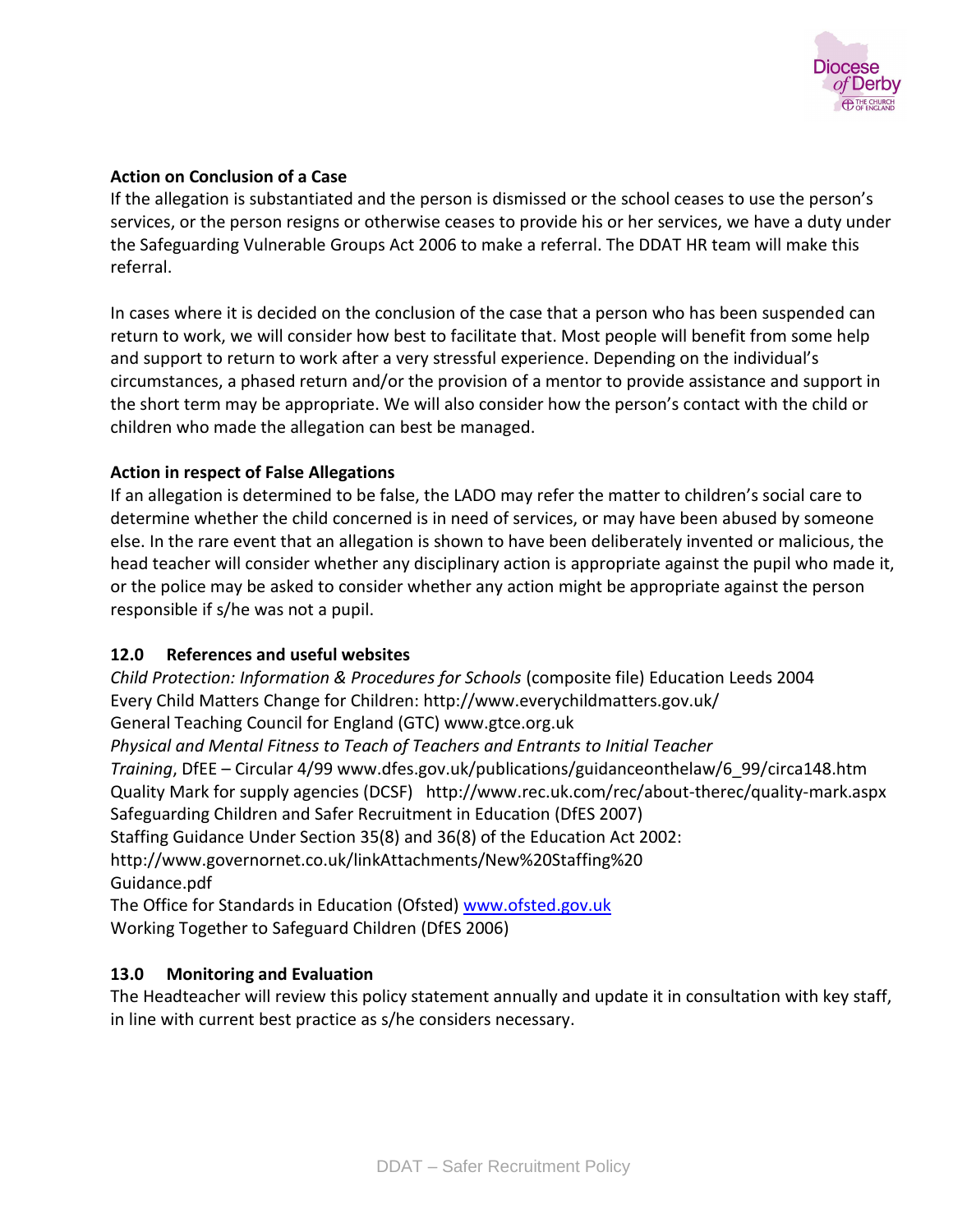

# **14.0 Approval by Trust and Review Date**

This policy has been formally approved and adopted by the Trust at a formally convened meeting.

Signed:

(Chair of Governing Body)

Review date: April 2020

**End of statement**

#### **Appendix 1 – Recruitment and Selection Checklist**

| <b>PRE-INTERVIEW:</b>                                              | <b>Initials</b> | <b>Date</b> |
|--------------------------------------------------------------------|-----------------|-------------|
| <b>PLANNING</b>                                                    |                 |             |
| Timetable decided: job specification and description and other     |                 |             |
| documents to be provided to application reviewed and updated       |                 |             |
| as necessary. Application form seeks all relevant information      |                 |             |
| and includes relevant statements about references etc.             |                 |             |
| VACANCY ADVERTISED (where appropriate)                             |                 |             |
| Advertisement includes reference to safeguarding policy, i.e.      |                 |             |
| statement of commitment to safeguarding and promoting              |                 |             |
| welfare of children, and need for successful applicant to be CRB   |                 |             |
| checked.                                                           |                 |             |
| <b>APPLICATIONS</b> on receipt                                     |                 |             |
| Scrutinised - any discrepancies/ anomalies/ gaps in                |                 |             |
| employment noted to explore if candidate considered for            |                 |             |
| shortlisting.                                                      |                 |             |
| <b>SHORTLIST PREPARED</b>                                          |                 |             |
| <b>REFERENCES - seeking</b>                                        |                 |             |
| Sought directly from referee on short listed candidates: ask       |                 |             |
| recommended specific questions: include statement about            |                 |             |
| liability for accuracy.                                            |                 |             |
| REFERENCES - on receipt                                            |                 |             |
| Checked against information on application; scrutinised; any       |                 |             |
| discrepancy/ issues of concern noted to take up with applicant     |                 |             |
| (at interview if possible).                                        |                 |             |
| <b>INVITATION TO INTERVIEW</b>                                     |                 |             |
| Includes all relevant information and instructions.                |                 |             |
| <b>INTERVIEW ARRANGEMENTS</b>                                      |                 |             |
| At least 2 interviewers: panel members have authority to           |                 |             |
| appoint: have met and agreed issues and questions/                 |                 |             |
| assessment criteria/ standards.                                    |                 |             |
| <b>PRE-INTERVIEW:</b>                                              | <b>Initials</b> | <b>Date</b> |
| <b>INTERVIEW</b>                                                   |                 |             |
| Explores applicants' suitability for work with children as well as |                 |             |
| for the post.                                                      |                 |             |
| NB Identity and qualifications of successful applicant verified on |                 |             |
| day of interview by scrutiny of appropriate original documents:    |                 |             |